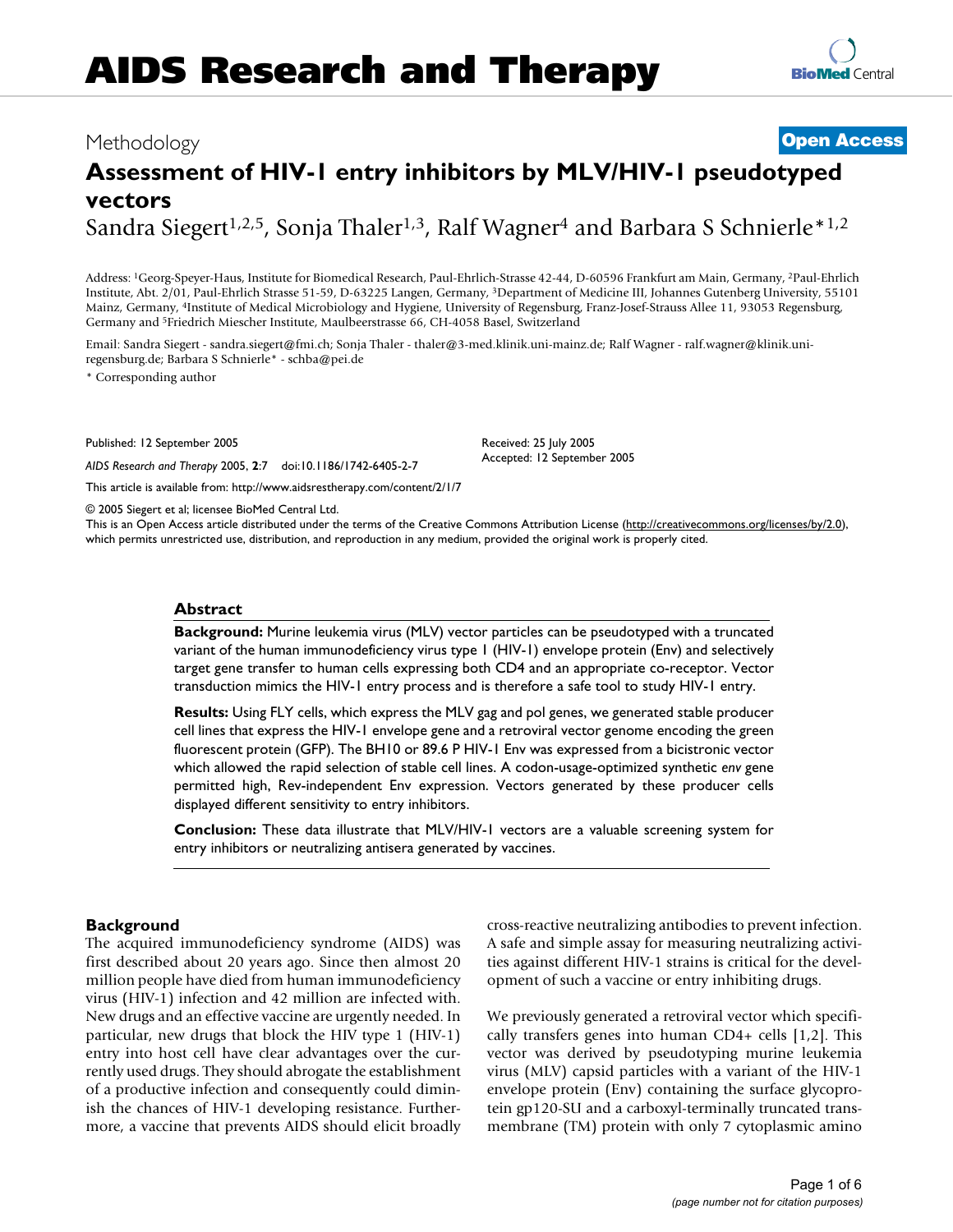

Expression of the 89.6 P HIV-1 Env. 293T cells were transfected with 3 µg plasmid DNA and cell lysates were analyzed after two days for HIV-1 Env expression by Western blot analysis. The two forms of Env are indicated as gp140 (C-terminally truncated precursor) and gp120 (SU).

acids. HIV-1 Env facilitates vector attachment to target cells and membrane fusion, which is initiated by the interaction of HIV-1 Env with the CD4 receptor molecule on the surface of the target cell. CD4 binding induces a conformational change in the envelope glycoprotein and allows the binding of a co-receptor of the chemokine receptor family [3]. The co-receptor usage is virus strain dependent: R5 viruses, which infect monocytes and macrophages, use CCR5 and X4 viruses, which infect T cell lines, use CXCR4. X4R5 strains can use CXCR4 as well as CCR5 for entry. The transfer of a marker gene by MLV/ HIV-1 vectors is therefore a safe and simple method to assay entry mediated by HIV-1 Env and can be used to evaluate HIV-1 entry inhibitors, such as small molecules or neutralizing antibodies in sera of vaccinated animals or patients.

Here, we optimized production of the MLV/HIV-1 vector to allow analysis of different HIV-1 Envs and demonstrate that the responsiveness to viral entry inhibitors was dependent on the HIV-1 strain the Env was derived from. This illustrates that MLV/HIV-1 pseudotyped vectors are useful tools for analyzing HIV-1 entry.

### **Results and discussion**

## *Generation of a stable producer cell line encoding the 89.6 P HIV-1 Env*

We and others have previously reported that MLV capsids can be pseudotyped with cytoplasmatically truncated variants of the HIV-1 or HIV-2 envelope glycoproteins possessing only 7 cytoplasmic amino acids. These MLV/HIV pseudotyped vectors have the HIV host range [4,1,5]. We used a X4 HIV-1 Env variant (BH10) for pseudotyping, which restricted vector entry to CD4 and CXCR4 receptorpositive cells [2]. HIV-1 Env was expressed from an expression construct that also encoded Rev, which is required to transport the rev responsive element (RRE)-containing *env* mRNA from the nucleus to the cytoplasm. In the present study we evaluated a codon-usage-optimized HIV-1 *env* gene that encodes the truncated Env variant of the X4R5 89.6 P HIV-1 isolate and lacks *rev* sequences. Western blot analysis of transfected 293T cells showed that the change from lentiviral to mammalian codon usage allowed high HIV-1 Env protein expression in the absence of Rev (Figure 1). The 89.6 P Env showed different migration in polyacrylamide gels from the BH10 isolate, which might be caused by different glycosylation patterns of the protein and reflects strain-specific differences in Env.

We previously constructed a MLV/HIV-1 producer cell line based on FLY cells [6], which expresses the HIV-1 Env of the X4 HIV-1 BH10 strain and a retroviral vector encoding the green fluorescent protein (GFP) [2]. These cells are further referred to as FLY-HIV-87-GFP cells. HIV-1 Env protein expression is driven by the strong human elongation factor  $1\alpha$  promoter and stable clones were selected via the puromycin resistance gene (*pac*) encoded on the bicistronic messenger RNA.

We cloned a codon-usage-optimized 89.6 P HIV-1 Env into this vector and stable cell clones were rapidly isolated by puromycin selection. Protein expression of HIV-1 Env was ensured by expansion of the cells in the continued presence of puromycin. A single clone was further transduced with a GFP-encoding retroviral vector to obtain the producer cell line FLY-syn-GFP.

## *Characterization of vectors particles derived from FLY-HIV-87-GFP or FLY-syn-GFP*

The characterization of the two producer cell lines was started by determining the amount of infectious retroviral vector particles released from the producer cells. Infectious particles can be easily detected by the transfer of the *gfp* gene. NIH3T3 CD4/CXCR4 cells that express the CD4 and CXCR4 receptors were transduced with supernatants derived from FLY-HIV-87-GFP or FLY-syn-GFP cells and analyzed after two days by flow cytometry. Figure [2](#page-2-0)A gives a typical FACS analysis of NIH3T3-CD4/X4 cells transduced with serially diluted vector supernatants. Titers are given in Figure [2](#page-2-0)B in infectious units per ml and represent the average values of five experiments. The titers produced by FLY-HIV-87-GFP cells were reproducibly higher than those obtained from FLY-syn-GFP cells. However, the X4R5 phenotype of the 89.6 P HIV-1 Env was retained by the pseudotypes. Only vector particles derived from FLYsyn-GFP cells were able to transduce NIH3T3 cells expressing CD4 and CCR5 (Figure [3\)](#page-3-0).

The changed codon usage of the 89.6 P Env resulted in high expression in FLY cells; however, vector titers were always lower than those of vectors containing BH10 Env.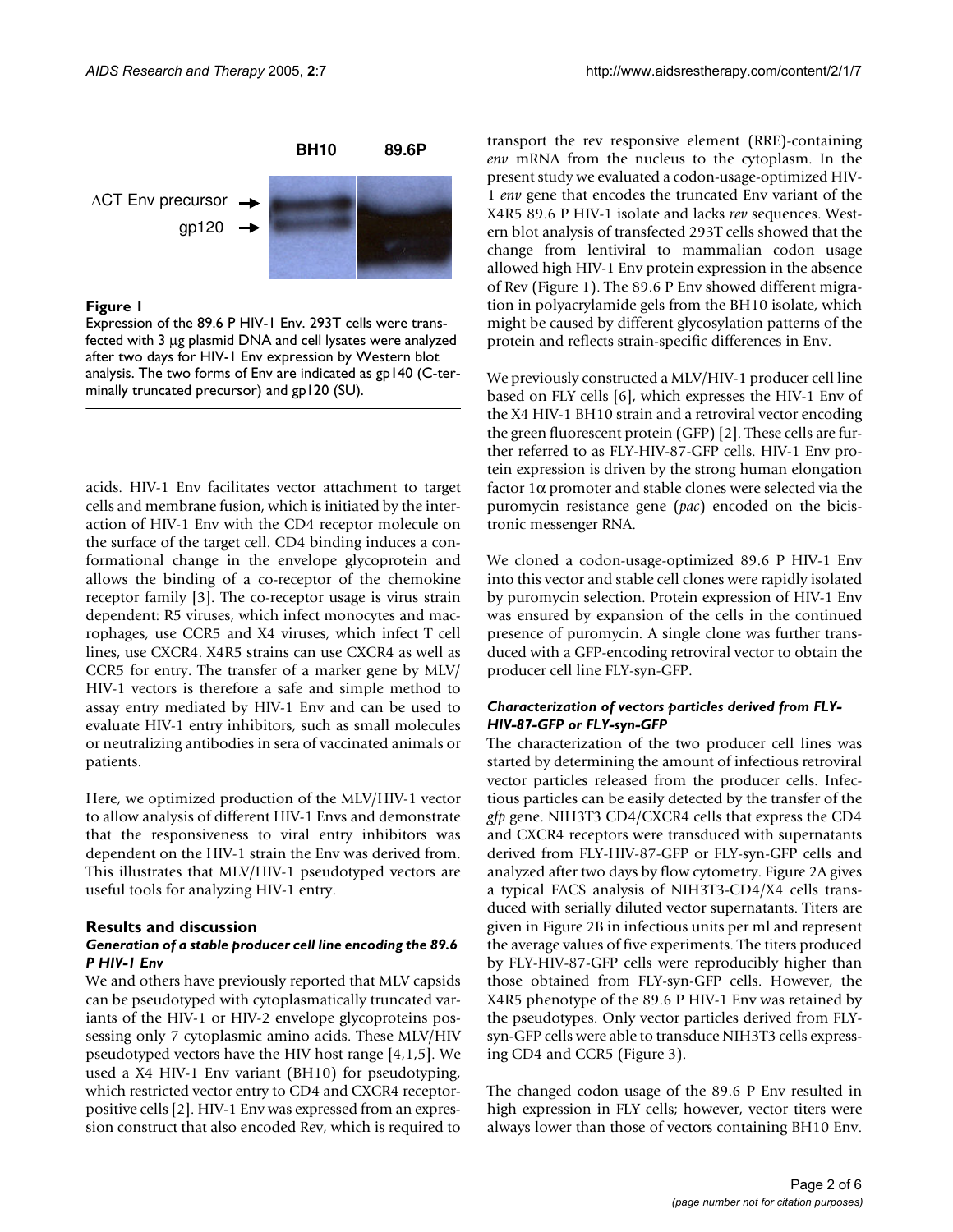<span id="page-2-0"></span>

Titer of MLV/HIV-1 pseudotyped vector particles released from producer cells. A: NIH3T3-CD4/X4 cells (1 × 105) were incubated with 1, 0.1 or 0.01 ml supernatant from producer cells in a total volume of 1 ml. For titer determination, the number of GFP+ cells (upper left) was determined. B: Titers were calculated by measuring the percentage of GFP-positive cells after transduction. Values are the average of 5 experiments.

To analyze the amount of Env incorporated into particles, the supernatants of the producer cells were collected and centrifuged through a 30% sucrose cushion. The Western blot analysis of the pellets revealed that high levels of the 89.6 P Env was incorporated into vector particles (Figure 4). Equal loading was verified by detection of the MLV p30 Gag protein. These data imply that the amount of Env in viral vector particles does not correlate with their titer. Instead, it seems likely that the fusion ability of Env, which displays strain-specific differences, affects vector infectivity.

## *Evaluation of HIV-1 entry inhibitors*

Attachment and entry of HIV-1 into CD4 cells involve a series of conformational changes in Env which allow coreceptor binding and finally fusion of viral and cell membranes. AMD-3100 is a small molecule inhibitor of gp120 attachment to the CXCR4 receptor, and T-20 is a synthetic peptide corresponding to a helical region of HIV-1 gp41 that blocks fusion of the cellular and the viral membrane. While AMD-3100 is only active against X4 and X4R5 HIV-1 strains, T20 inhibits fusion of most HIV-1 strains.

As shown in Figure 5A, the sensitivity of the BH10 and 89.6 P Env-containing vectors to AMD-3100 was slightly different. BH10 was less sensitive, indicating a higher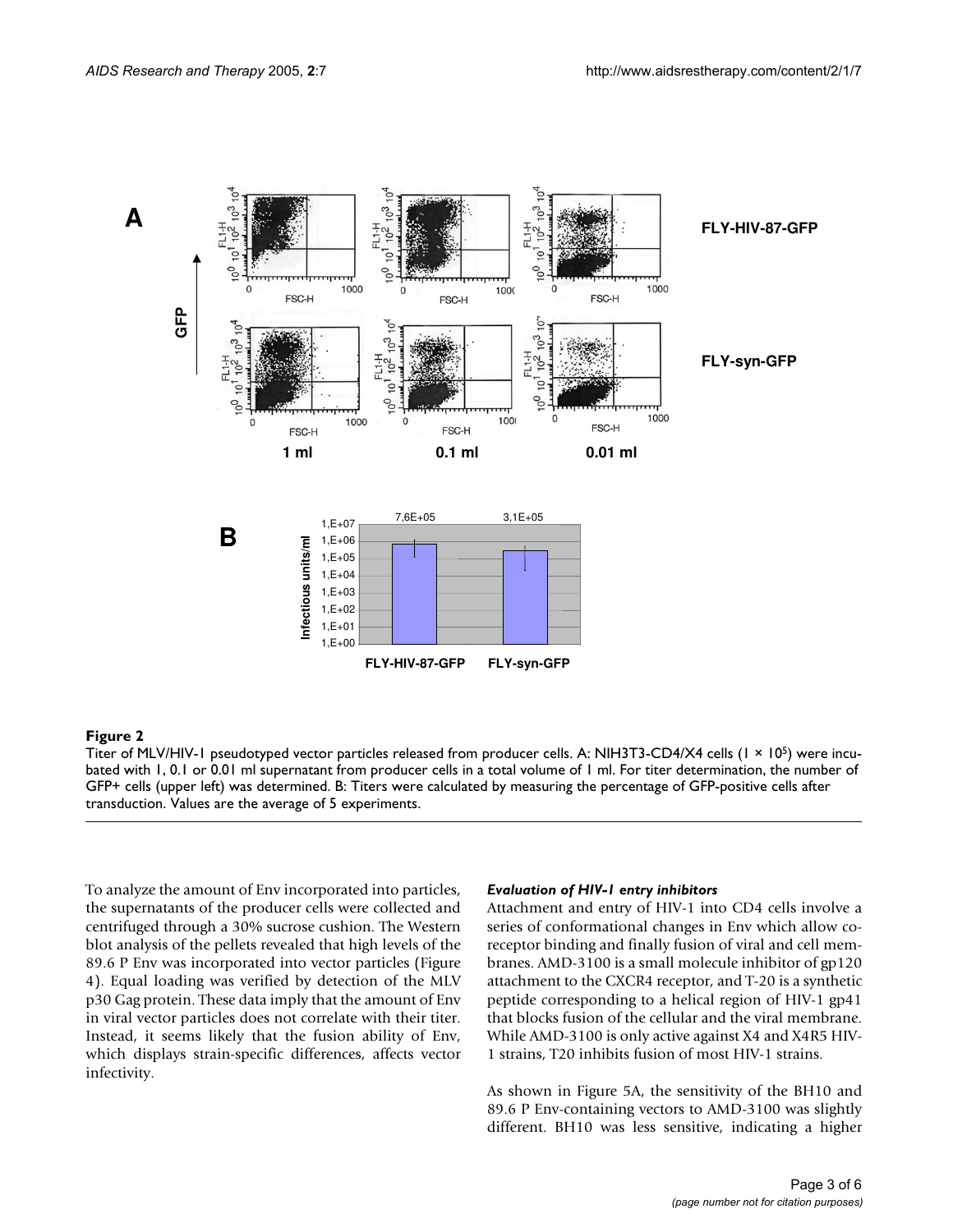<span id="page-3-0"></span>

Co-receptor usage of MLV/HIV-1 vectors. NIH3T3 cells expressing the CD4 receptor and either CXCR4 or CCR5 were transduced with vector particles derived from FLY cell lines, and the titers were calculated by measuring the percentage of GFP-positive cells. The X4R5 89.6 P Env in vector particles derived from FLY-syn-GFP cells allowed the transduction of both target cell lines.

affinity for CXCR4. However, the responsiveness to T20 was not significantly different between both Env proteins (Figure 5B). The inhibitor concentrations used in these studies were higher than those previously published because C-terminally truncated Envs have a fast fusion kinetic and are thus less sensitive to entry inhibitors [7]. It has been shown that the cytoplasmic tail slows the folding of HIV-1 Env from a late prebundle configuration into the six-helix bundle, and thereby also slows down the fusion process [8]. Inhibition of HIV-1 Env mediated transduction was specific, since amphotropic MLV could not be inhibited by AMD3100 or T20 (data not shown).

We present here two producer cell lines that release MLV/ HIV-1 pseudotyped retroviral vectors particles. Transfer of the *gfp* gene can be used as an indication of an infection process mediated by the HIV-1 envelope glycoprotein. This assay is robust and simple to perform and GFP expression can be rapidly monitored by flow cytometry without further staining of the target cells. Expression of the HIV-1 Env from a bicistronic vector allowed fast establishment of stable producer cell lines. Optimization of HIV-1 Env codon usage led to high expression without the need for Rev co-expression and will, in combination with the bicistronic vector, facilitate the easy exchange of Env sequences. The system can also be applied to transient



# **Figure 4**

Incorporation of HIV-1 Env into vector particles. Incorporation of Env into MLV/HIV-1 particles was analyzed by Western blot analysis of particles concentrated from FLY cell supernatants by ultracentrifugation. Equal loading was confirmed after stripping the blot and incubating with an anti-MLV-Gag (p30) antibody.

vector production, and synthetic genes will permit fast testing of diverse HIV-1 Envs, including those from drug resistant strains.

# **Conclusion**

MLV/HIV-1 vectors are a valuable screening system for entry inhibitors or neutralizing antisera generated by vaccines.

# **Methods**

# *Plasmids*

The truncated variant of the envelope glycoprotein HIV-1 Env Tr712 [1] was derived from the plasmid pLßAc/env-Tr712-neo as a 3.1 kb *Sal*I/*Xho*I fragment and was cloned into the *Xho*I site of the bicistronic vector pEF-IRES-P [9]. The sequence of the 89.6 P HIV-1 Env isolate (aa 1 – 712) was chemically synthesized and the codons were modified to high GC content without changing the coding sequence. The Env signal peptide sequence was exchanged with that of the CD5 receptor. Env was excised as an *Eco*RI/*Xho*I fragment, blunt-ended and cloned into the *Xho*I site of the vector pEF-IRES-P, resulting in the clone pEF-IRES-P-89.6 P.

# *Cells*

NIH 3T3 derivatives [10], 293T (ATCC #CRL-11268) and FLY [11] cells were grown in Dulbecco's modified Eagle's medium (GIBCO BRL, Eggenstein) supplemented with 10% fetal bovine serum, 1% penicillin/streptomycin and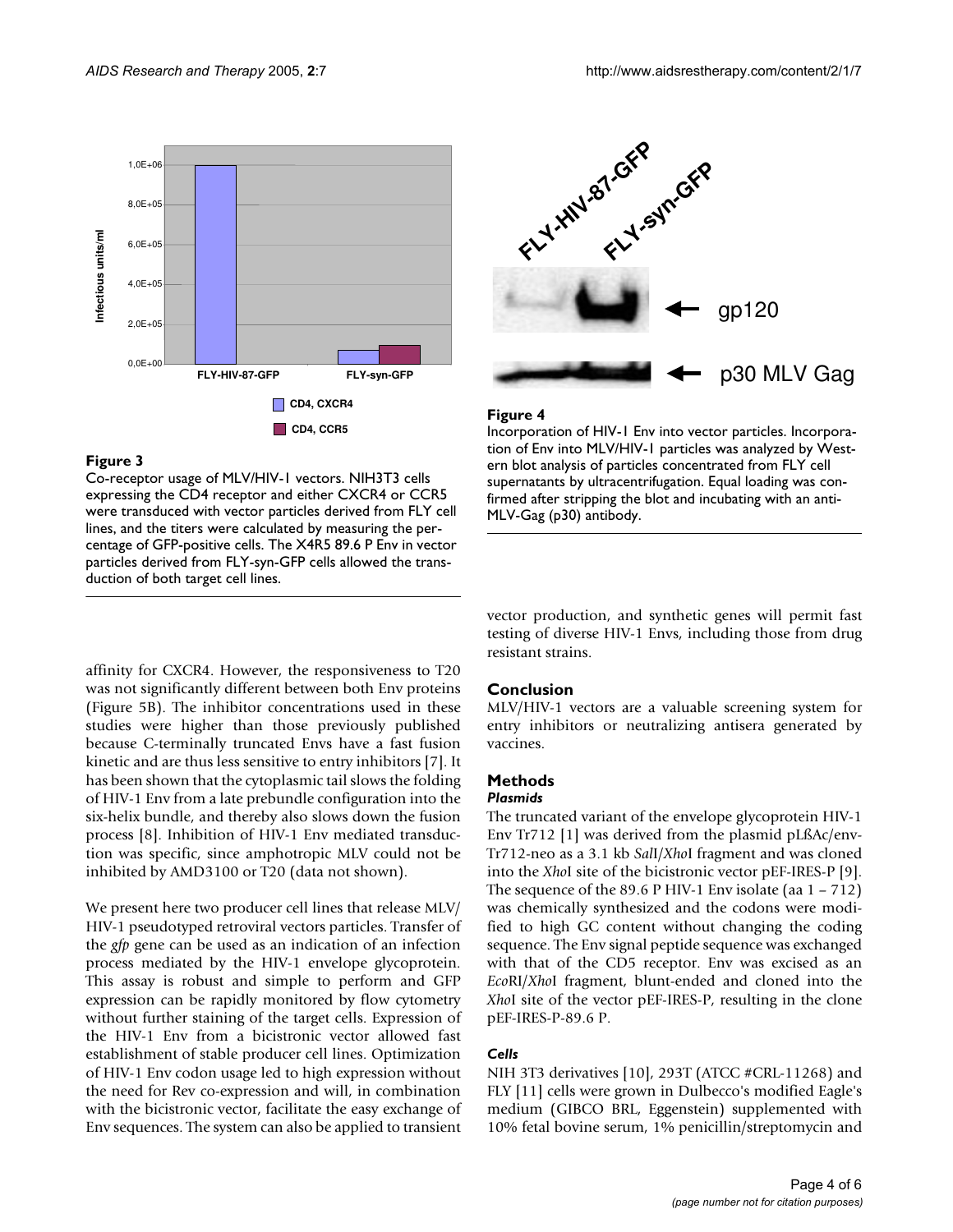

Inhibition of MLV/HIV-1 mediated gene transfer by HIV-1 entry inhibitors. Indicated amounts of either (A) AMD-3100 or (B) T20 were added to vector supernatants during the transduction of NIH3T3 cells expressing CD4 and CXCR4. Transfer of the *gfp* gene was measured and titers are given as percentage of those obtained from untreated supernatants. Inhibition of MLV/ HIV-1 vectors was done 2–3 times and had the same outcome. Inhibition of transduction of vectors derived from FLY-HIV-87- GFP cells by AMD3100 was done only once.

1% L-glutamine. FLY cells are based on human HT1080 cells and express the MLV Gag/Pol gene product [11]. Stably transfected FLY-HIV-87-GFP or FLY-syn-GFP cells were grown in the medium described above supplemented with 2.5 µg/ml puromycin (Sigma, Deisenhofen).

### *Stable transfection of cells*

FLY cells (106) were seeded in a 10 cm tissue culture plate. The following day, cells were transfected with 10 µg of the bicistronic construct pEF-IRES-P-89.6 P. Transfection was performed with SuperFect™ Transfection Reagent (Qiagen, Hilden). Forty-eight hours after transfection, 2.5 µg/ ml puromycin was added to the medium. After the selection and isolation of single cell clones, cells were tested for HIV-1 envelope glycoprotein expression by Western blot analysis and the best expressing clone was transduced with VSV-G pseudotyped retroviral vectors encoding GFP (pMX-EGFP) [12].

#### *Retroviral transduction and titer determination*

Serial dilutions of vector supernatants from packaging cells were passed through 0.45-µm filters and incubated with  $1 \times 10^5$  NIH 3T3-CD4/CXCR4 or NIH 3T3-CD4/ CCR5 cells for 6 h and longer incubation (e.g. over night) did not change the titer. Supernatants were mixed with different amounts of T20 (generous gift of Prof. von Laer, Georg-Speyer-Haus, Frankfurt) or AMD-3100 (NIH AIDS Research and Reference Reagent Program) for inhibition assays. The numbers of GFP-expressing cells were detected by FACS analysis 48 – 72 hours after transduction. The titers are given in infectious units per ml (IU/ml) and were determined by calculating the percentage of GFP-positive cells. GFP expression was monitored by a shift to green fluorescence (FL-1). FACS analysis was performed with a FACScan (Becton Dickinson, Heidelberg) using the Cellquest software.

#### *Preparation of viral proteins and immunoblots*

For the analysis of incorporation of Env proteins into the vector particles, supernatant of producer cells was filtered through a 0.45-µm filter (Greiner, Frickenhausen, Germany) and centrifuged through a 30% sucrose cushion for 90 min at 26,000 rpm in an SW28 rotor. The pellet was resuspended in 50 µl SDS loading buffer [13] and 25 µl